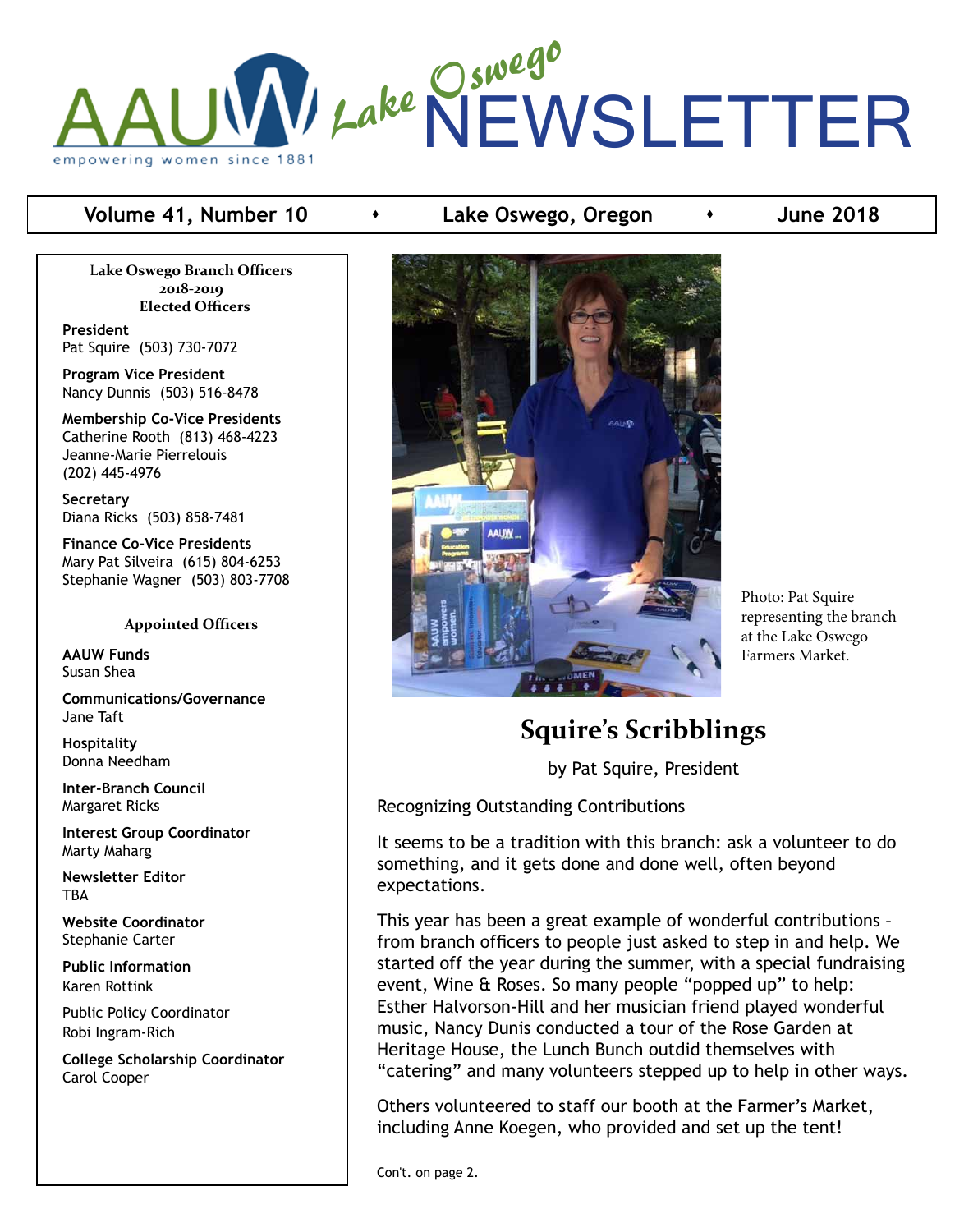#### **Page 2 b 1 June 2018**

Con't. from page 1.

Nancy Dunis, our program vice president, put together a great line-up of speakers for our branch meetings throughout the year. She always comes up with an idea for something new. She is also coordinating the new advocacy group, that has plans you will hear about later in the summer.

Two of our outgoing officers, Margaret Ricks, our finance vice president, and Stephanie Carter, our newsletter editor and past-president, received our "Named Gift Honoree" awards for their work (described elsewhere in this issue).

Thanks to outgoing membership vice president, Dixie Kroupa, who greeted and coordinated with our new members all year. Also, a special hand to behind-the-scenes people like Cindy Regier, our outgoing secretary who kept our minutes up-todate, and to Susan Shea who kept track of our donations to AAUW Funds. Robi Ingram-Rich kept the branch aware of public policy issues of importance to AAUW, and past president, Judy Hale, was our representative on Inter-Branch Council. Carol Cooper's good work with our scholarship and as our liaison to our former partner Marylhurst University was recognized at Convention.

A big hand to Esther Halvorson-Hill for keeping our website current and attractive, and to Karen Rottink, who kept us in front of the public eye with her great publicity work. Jane Taft played a key role with branch communications and reminders. Bravo, ladies!

Marty Maharg did a wonderful job with the interest groups, keeping them on track and reminding them of upcoming dates. Our Hospitality princess, Penny Hansen, kept our meetings festive and did a splendid job on the beautiful spring friendship tea. Kudos to both!

We have a large number of "unsung" heroines who help set up, take down, bring refreshments, fill in to do other jobs, and help launch new ideas. We

thank you greatly for quietly and consistently helping out.

As an all-volunteer organization, it is critical that so many of you are willing to step up and do what are sometimes difficult jobs! Thank you to everyone. See you soon!

Upcoming dates:

**August 11** – Farmer's Market booth: 8:30 a.m. - 2:00 p.m., Millenium Park [Contact Jean-Marie Pierrelouis if you are interested in volunteering.]

**September 8** – First branch meeting for the new year

## **In Memorium Rebecca Hein**

We are sorry to announce that member Rebecca "Becky" Hein passed away on June 4, following a more than 15 year-long battle with cancer. Her memorial gathering will be Saturday, July 7 from 4:00-6:00 at the Simon Benson House, 1803 SW Park in Portland.



Becky enjoyed AAUW and was a member of the Lunch Bunch and the Tuesday book group. For the past year she maintained the spreadsheet of members that is used for the directory.

Becky moved to Oregon in 1979 and worked for a time with the U.S. Forest Service at Mt. Hood prior to earning a post graduate certificate in accounting from Portland State University. She earned her CPA certification while an auditor with Coopers & Lybrand in Portland and later held top financial positions with a number of non-profit organizations including the OHSU and PSU Foundations, The Portland Rose Festival and the City of Silverton.

She enjoyed gardening, travel, golf, music, yoga, fine food and wine and socializing with friends.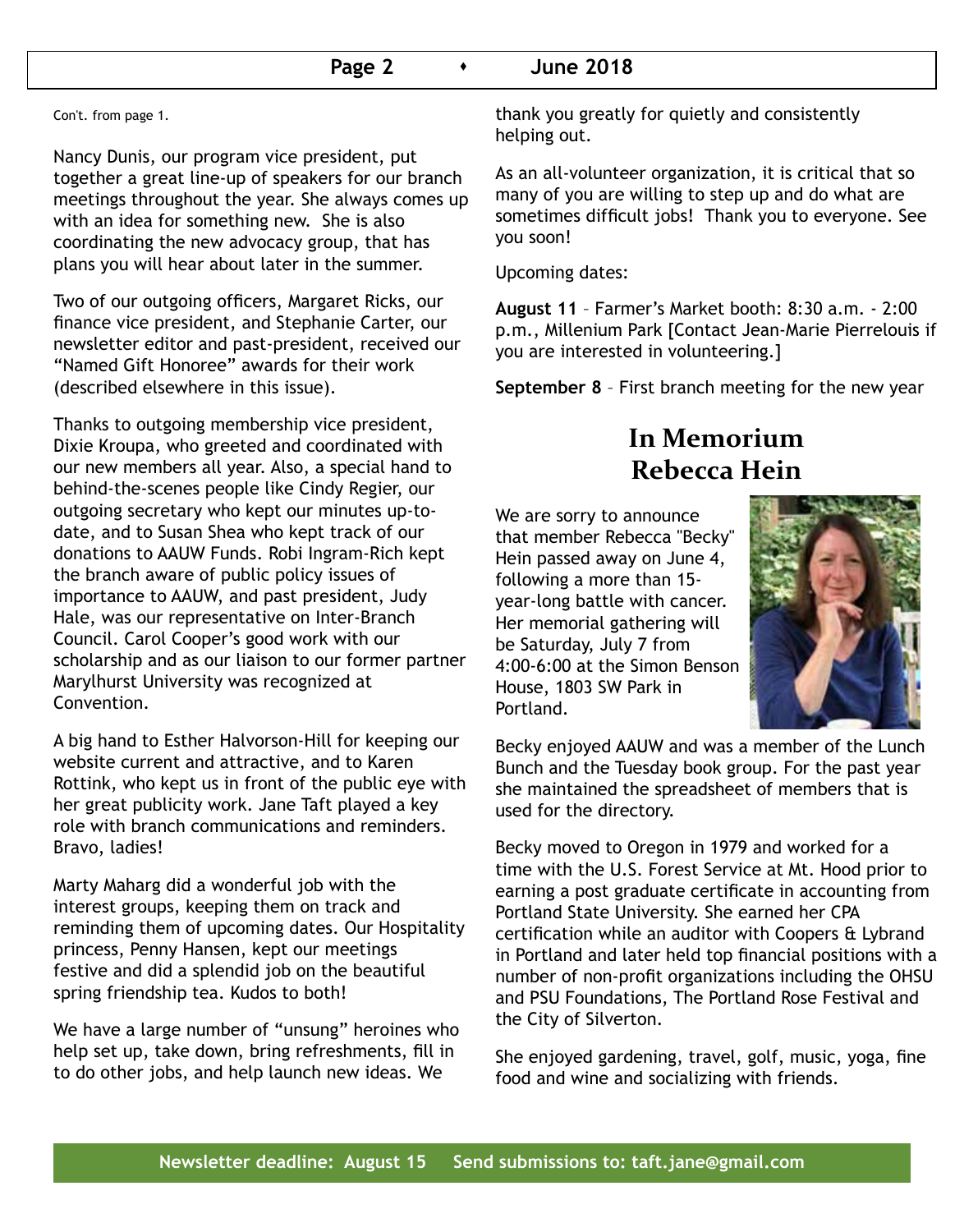#### **Page 3 •** June 2018

## Murder by the Book Selects New List

by Stephanie Carter

On June 9 members of the Murder by the Book Group, which meets on the 2nd Wednesday of the month, met at Cackie Kyle's house to choose books for the coming year. After the book selection was completed, the group enjoyed a lunch of tasty salads.

According to Jane Taft, "[The selection process] resulted in an unusually diverse assortment of books for the coming year's pleasure. They range in time from the 1830s to contemporary. Settings include the US, Canada, Scotland, England, France, Switzerland, and Laos. All have, according to those who nominated them, a strong sense of place."

For those of you who enjoy reading mysteries, but do not attend the group, here is the list:

Dashiel Hammett, *The Maltese Falcon* Ann Cleeves, *Raven Black* Peter May, *Extraordinary People* Ausma Zehanat Khan, *The Unquiet Dead* Colin Cotterill, *The Coroner's Lunch* Robert Galbraith, *The Cuckoo's Calling* Anna Lee Huber, *As Death Draws Near* Kathryn Casey, *Singularity* Elly Griffiths, *The Zig Zag Girl* William Kent Krueger, *Sulfur Springs* Tracee de Hahn, *Swiss Vendetta* Kate Quinn, *The Alice Network*

Other books that were recommended but not selected for the coming year:

Wendy Tyson, *The Muddied Murder* Mary Anna Evans, *Artifacts* David Dickinson, *Goodnight, Sweet Prince* Jana DeLeon, *Louisiana Longshot* Victoria Grossack, *Meryton Murders* Maggy Barbieri, *Murder 101* Leslie O'Kane, *Play Dead* Marianne Delacourt, *Sharp Shooter* Peter Høeg, *Smila's Sense of Snow* Ragnar Jonasson, *Snowblind* Jeanne M. Dams, *The Body in the Transept* Jeffrey Deaver, *The Bone Collector*

Ann Cleeves, *The Crow Trap* SW Carter, *The Gray and Guilty Sea* MJ Lee, *The Irish Inheritance* Pamela Beeson, *The Only Witness*



Photo, from left: Pat Squire, Anne Redman, Suzanne Kaveckis



Photo, above from left: Cathy Croghan-Alzer and Kris Schultz, two relatively new members to the group. Below: Jane Taft

June 28-30, Jane Taft, Stephanie Carter and Susan Hornung will attend the Miss Fisher Con in Portland. The character of Phryne Fisher was created by mystery author Kerry Greenwood. There will even be a costume dinner.

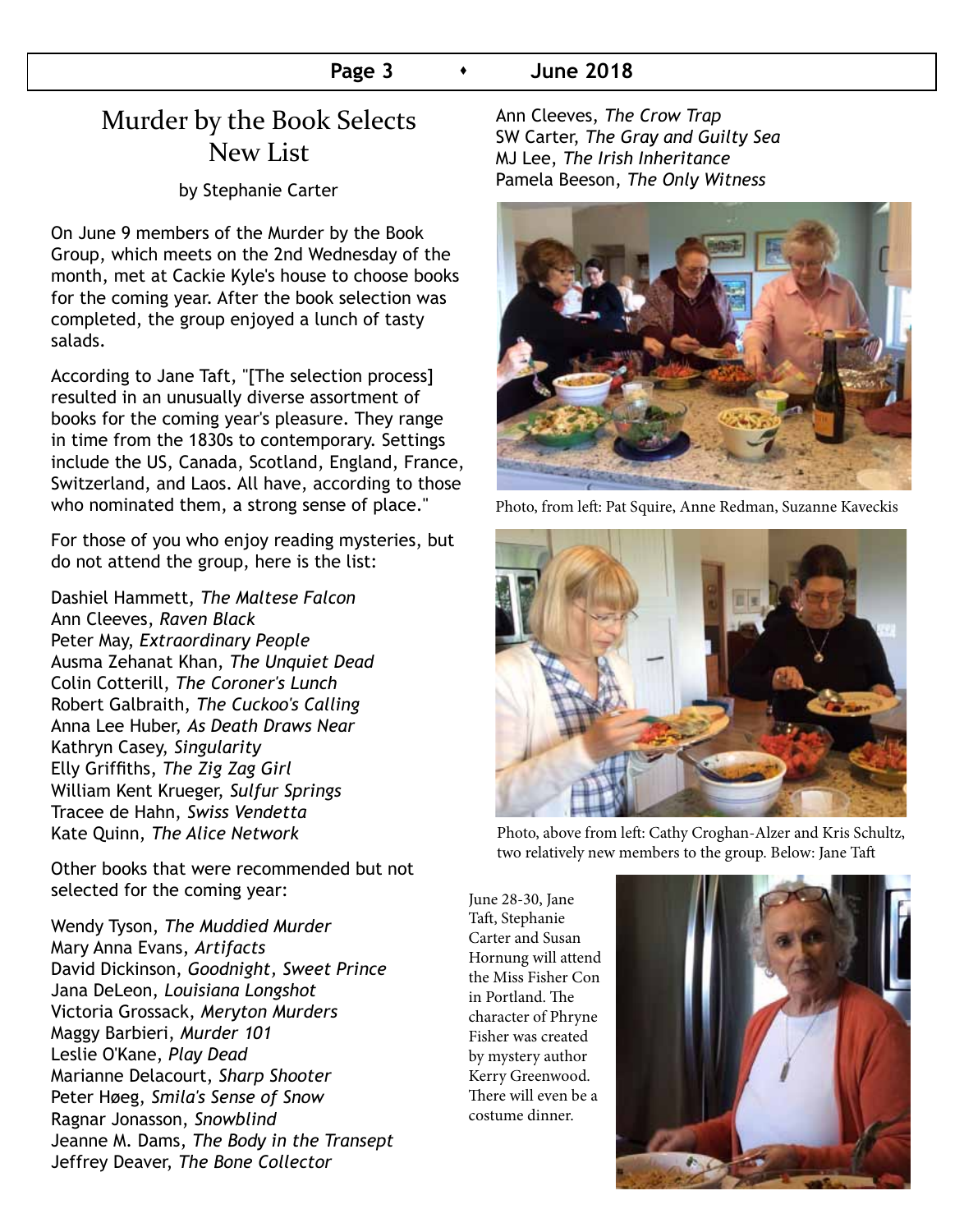#### **Page 4 b 1 June 2018**

### 2018 LO AAUW Donation Form

Name was also as a set of  $\sim$  200  $\mu$  m  $\sim$  200  $\mu$  m  $\sim$  200  $\mu$  m  $\sim$  200  $\mu$  m  $\sim$  200  $\mu$ 

Address \_\_\_\_\_\_\_\_\_\_\_\_\_\_\_\_\_\_\_\_\_\_\_\_\_\_\_\_\_\_\_\_\_\_\_\_\_\_\_\_\_\_\_\_\_\_\_\_\_\_

City/State/Zip \_\_\_\_\_\_\_\_\_\_\_\_\_\_\_\_\_\_\_\_\_\_\_\_\_\_\_\_\_\_\_\_\_\_\_\_\_\_\_\_\_\_\_\_

**LOCAL SCHOLARSHIP DONATION:**

\$\_\_\_\_\_\_\_\_\_\_\_ Donation Amount **—** Write check to *Lake Oswego AAUW* PLEASE NOTE: THIS DONATION IS **NOT** TAX DEDUCTIBLE

#### **NATIONAL AAUW FUNDS DONATION:**

\$\_\_\_\_\_\_\_\_\_\_\_ Donation Amount **—** Write check to *AAUW Funds*

ALL NATIONAL CONTRIBUTIONS ARE FULLY TAX DEDUCTIBLE

Giving unrestricted gifts to AAUW FUNDS (#9110) provides support where needed most, but you can choose a specific fund:

**[ ] #9110 General Foundation Support — Allocated where most needed** 

[ ] #9170 Eleanor Roosevelt Fund **—** Supports AAUW research studies

[ ] #4337 Public Policy Fund **—** Supports advocacy for laws fair to women

[ ] #3999 Legal Advocacy Fund **—** Supports legal rights for those facing discrimination

[ ] #4339 Leadership Programs Fund **—** Supports programs like NCCWSL

[ ] AAUW National Tech Trek Program

Gifts of \$100–\$174 confer membership in the Oregon Century Club Gifts of \$175 or above confer membership in the Oregon Century Club Plus

Gifts of \$25 or more to either local scholarship or AAUW Funds may be designated to honor a friend or loved one.

This gift is a memorial (deceased) to \_\_\_\_\_\_\_\_\_\_\_\_\_\_\_\_\_\_\_\_\_\_\_\_\_\_\_\_\_\_\_\_\_\_

This gift is a tribute (living) to \_\_\_\_\_\_\_\_\_\_\_\_\_\_\_\_\_\_\_\_\_\_\_\_\_\_\_\_\_\_\_\_\_\_

Acknowledgement should be sent to:

Name \_\_\_\_\_\_\_\_\_\_\_\_\_\_\_\_\_\_\_\_\_\_\_\_\_\_\_\_\_\_\_\_\_\_\_\_\_\_\_\_\_\_\_\_\_\_\_\_\_\_\_\_

Address \_\_\_\_\_\_\_\_\_\_\_\_\_\_\_\_\_\_\_\_\_\_\_\_\_\_\_\_\_\_\_\_\_\_\_\_\_\_\_\_\_\_\_\_\_\_\_\_\_\_

**Send this form and check to: LO AAUW, PO Box 416, Marylhurst, Oregon 97036**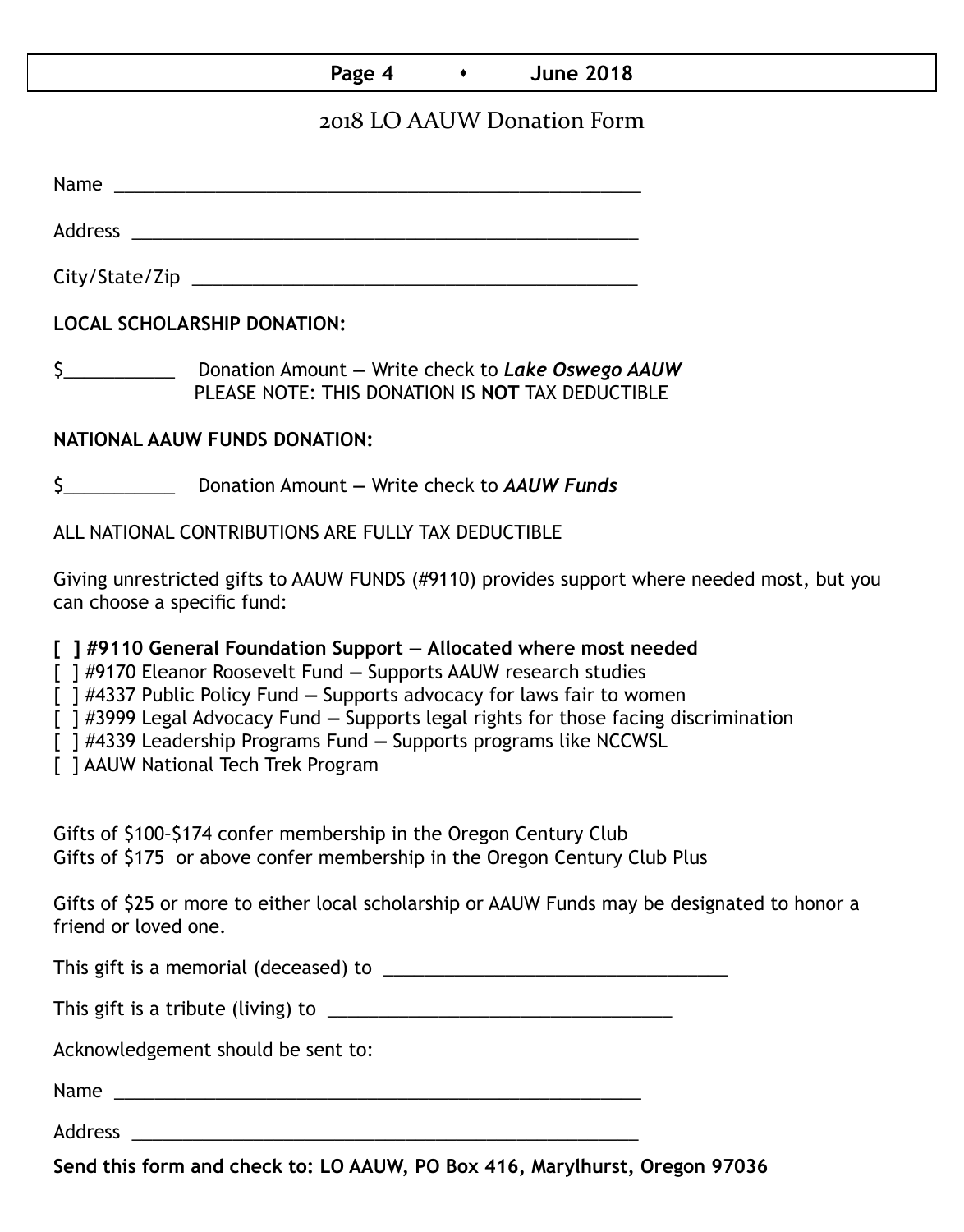## **Memories from the Spring Brunch, May 12**

by Stephanie Carter

On May 12 we held our spring brunch to an excellent turn out. Thank you to everyone who helped out with arrangements and food.

The brunch replaced our annual luncheon three years ago after prices for the luncheon became unaffordable and attendance dropped. At the event we induct our officers, honor the Named Gift Honorees and introduce new members. Thank you for attending and making it an anticipated annual event. I had fun and certainly hope you did too!



Photo from left: Kris Schultz and Lynn Rothert



Photo from left: Mary Pat Silveira (Finance Co-VP), Stephanie Wagner (Finance Co-VP), Penney Hoodenpyle joined us to induct officers, Jeanne-Marie Pierrelouis (Membership Co-VP), Catherine Rooth (Membership Co-VP), and Diana Ricks (Secretary)

Photo above: Marilyn Rudin; below from left: Katherine Erskine and Susan Hornung



Photo from left: Freddi Danner and Catherine Rooth

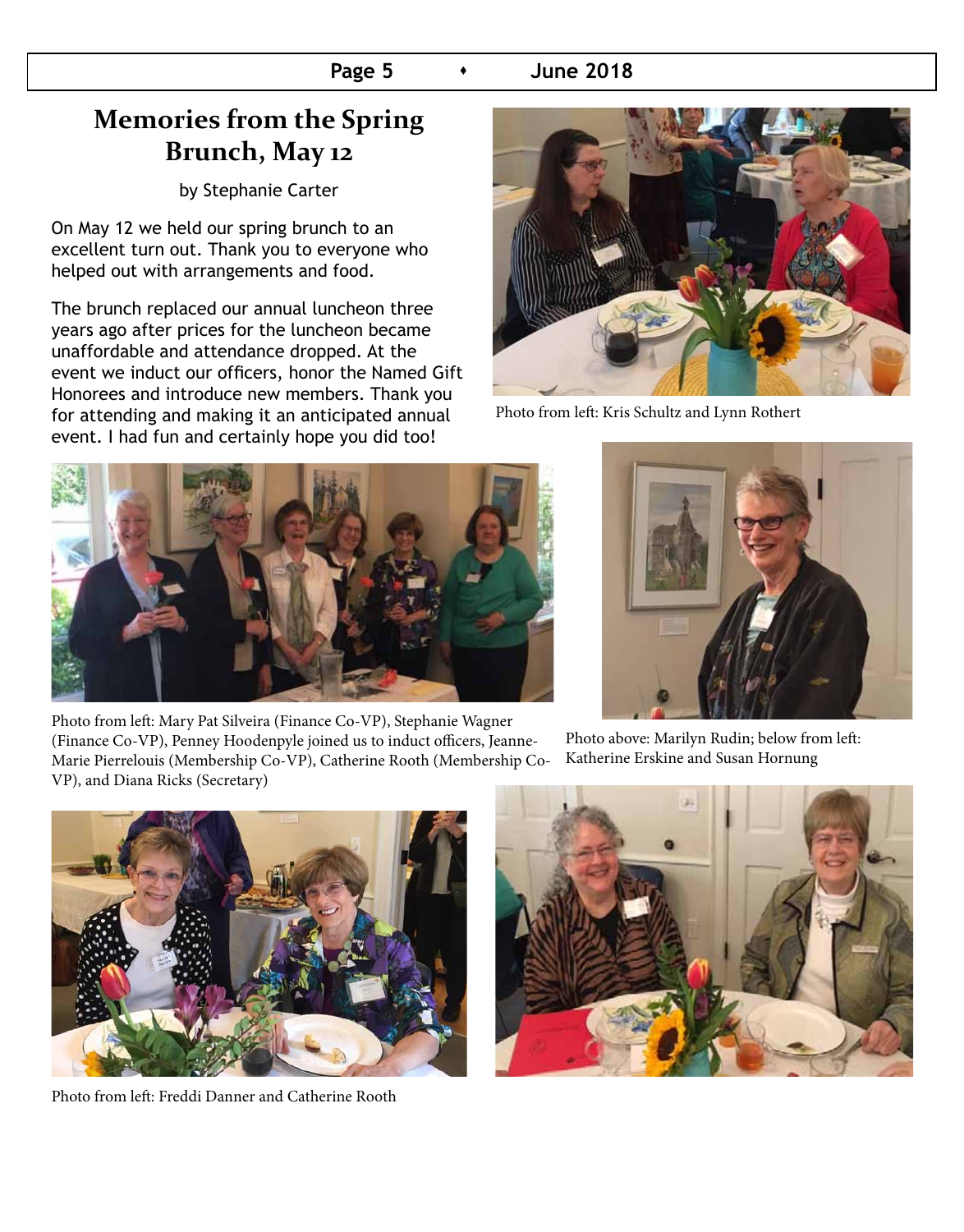#### **Page 6**  $\longrightarrow$  June 2018



Photo above from left: Sandra Hoover and Barbara McDonald; below from left: Catherine Hojem and Jane Taft





Photo: Margaret Ransom

## **Named Gift Honorees**

Each year our branch honors one or more members who have made a special contributions to the branch. This year we honored Margaret Ricks and Stephanie Carter.



Photo from left: Margaret Ricks is presented with her certificate by Pat Squire.

This active member got involved from the start, She took on her new job, and proved she is smart.

She got engaged in other ways too, A great host for dining, although she was new.

A crafty gal, an educator too, She does lots of travel and enjoys a great view.

She took on a new role, a most difficult one, Learning curve accomplished, she got the job done. [Program VP then Finance VP]

A good board member, she filled several roles, Accomplished them well, and stayed on her toes.

Whether it was scarves, dues or members brand new,

She tried to make it easy, and mistakes were few.

So thanks to Margaret Ricks, for two jobs well done, And being a volunteer, second to none!

Con't. on page 11.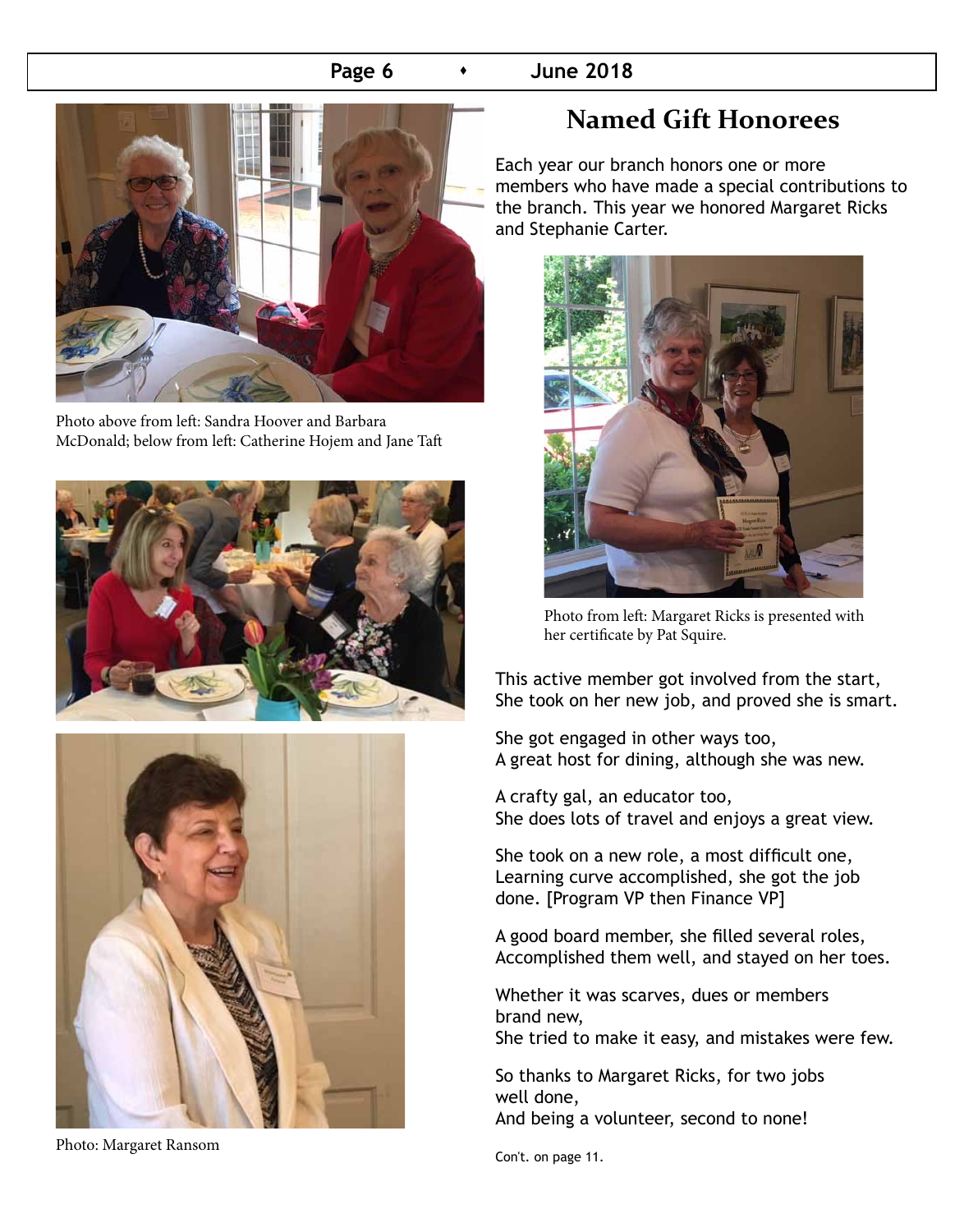#### **Page 7** s **June 2018**

## Interest Group Activities

#### **Tuesday Books 4th Tuesday at 11:00 a.m.**

Date: June 26

Book: *White Gardenia* by Belinda Alexandria Location: Szechuan Kitchen, Lake Oswego

For more information, contact Dixie Kroupa, (503) 697-8028, dixie.kroupa@comcast.net

#### **Murder by the Book 2nd Wednesday at 12:00 p.m.**

Date: June 13 Book: *Earthly Delights* by Kerry Greenwood Leader: Pat Squire

Date: July 11 Book: T*he Maltese Falcon* by Dashiel Hammett Leader: Anne Redman

Date: August 8 Book: *Raven Black* by Ann Cleeves Leader: Cathy Croghan-Alzer Location: 4949 Meadows Rd., Suite 200, Lake Oswego [Note: July 11 is Suite 600]

For more information, contact Jane Taft, (503) 709-3185, taft.jane@gmail.com or Stephanie Carter, (971) 285-5882, secarter1@gmail.com

#### **Interpretive Books 3rd Thursday at 9:30 a.m.**

Date: June 21 Book: *Tinkers* by Paul Harding Leader: Viki Von Tagen Hostess: Laura Eyer

Date: July 19 Book: *Art* (Great Books Counterparts) by Eliot & Wilde Leader: Carol Zinsli Hostess: Sandy Hackney

Date: August 16 Annual Book Selection & Luncheon @ 10:00 a.m. Hostess: Carol Zinsli

For more information, contact Ann Keddie, rlkavk50@centurytel.net or Linda Watkins, (503) 694-2334, l.and.m.watkins@gmail.com

#### **Thursday Evening Books 4th Thursday at 7:00 p.m.**

Date: June 21 Book: *Camano Island* by John Grisham Leader & Hostess: Stephanie Carter

Date: July 26 Book: Hillbilly Elegy by J.D. Vance Hostess: Robi Ingram-Rich

Date: August 11 Annual Book Selection & Luncheon @ 9:30 a.m. Hostess: Susan Hornung

For more information, contact Suzanne Kaveckis, (503) 678-1641, smkaveckis@icloud.com

#### **Friday Books 4th Friday at 10:00 a.m.**

Date: June 22 Book: *Underground Railroad* by Colson Whitehead Leader: Joan Waldron

Date: July 13 Annual Book Selection & Luncheon Location: Club House Hostesses: Betty Barber & Annie Arkebauer

For more information, contact Irene Romero, (503) 657-6159, ireneromero@mac.com

#### **Non-Fiction Books 2nd Monday at 10:00 a.m.**

Date: June 11 Book: *Chasing the Scream* by Johann Hari

Date: July 9 Book: *West with the Night* by Beryl Markham

Date: August 13 Book: *Franklin and Eleanor: An Extraordinary Marriage* by Hazel Rowley

Location: Cortona Room at Nicoletta's Table. For more information, contact Mary Pat Silveira at mpsilveira@usa.net or (503) 344-4947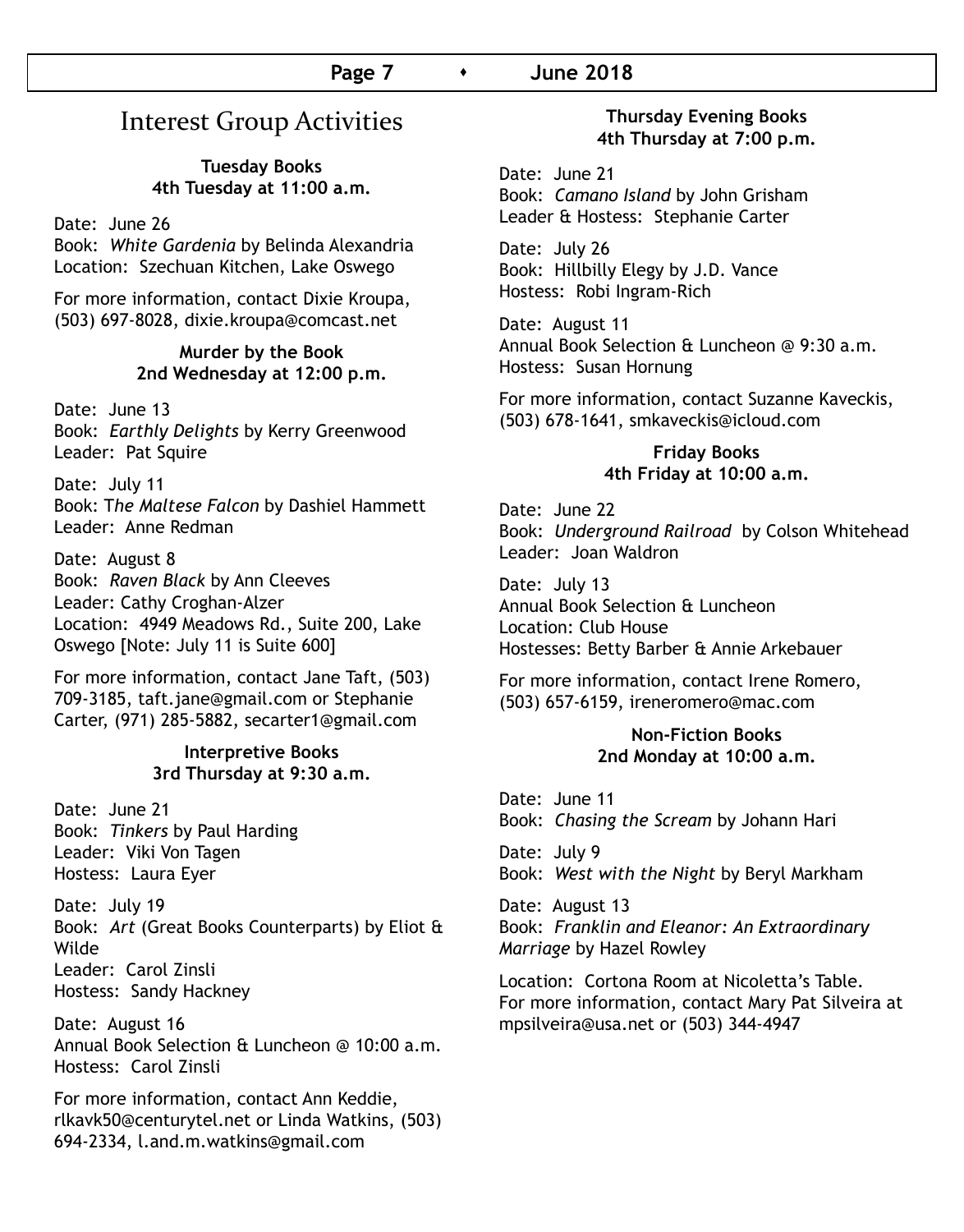#### **Laffalot Bridge 2nd Monday at 1:00 p.m.**

Will resume meetings in September.

We are a fellowship group who play for fun and score using the Chicago method. This group is accepting new members. If you would like to join, be added to the substitute list, or for more information, contact Bettirae Willis, (503) 891- 6232 (cell), bewillis@easystreet.net

#### **Portland Center Stage Date and Time Vary**

Season ticket holders for the Portland Center Stage's Thursday matinees will enjoy a year of musicals, dramas and comedies. For more information, contact Betty Barber at (503) 675- 0594 or barberbc@yahoo.com

#### **Exploring the Northwest Date Varies**

There is no event scheduled for the summer. If you are interested in this group, please contact Sue Kingzett at (503) 656-5970 (home), (503) 706-8184 (cell) or email: sezett@msn.com

#### **Delightful Dining Date Varies**

Date: July 22 Location: Tumwater Vineyard, West Linn

Join us for a picnic with a French flair. Please RSVP to Judy Hale, (541) 690-7184, Hale2362@comcast. net. If you are interested in this group, please contact Jane Taft, (503) 709-3185, taft.jane@gmail. com

#### **Lunch Bunch 3rd Tuesday at 11:30 a.m.**

Date: June 19th Place: Ways & Means Oyster House, 7331 SW Bridgeport Rd., Tigard (next to the cinema in Bridgeport Village)

Date: July 17th Place: Hayden's Lakeside Grill, 8187 SW Tualatin Sherwood Rd., Tualatin

Date: August 21st

Place: Riccardo's, 16035 Boones Ferry Rd., Lake Oswego

The Lunch Bunch is an informal gathering of LOAAUW branch members to chat and experience restaurants in the area. Reservation are required. If you are interested in joining us, contact Terry Hyland via email at twh20eagle@comcast. net. For more information contact Diana Ricks at dmricks472 @gmail.com or (503) 858-7481.

**Page 3 of this newsletter focuses on the Murder by the Book group. If you would like to have a page spotlighting your interest group in an upcoming issue, please send the photos and text to the editor.**

## 2018 AAUW National Bylaw Amendment Voting Results

There were three proposals to amend the National bylaws. Of these one passed and two failed. The proposal to create staggered board terms passed. The proposal to allow non-AAUW members to sit on the board did not pass. The proposal to eliminate the degree requirement was defeated again.

More than 19% of eligible members voted nationwide. Oregon was among the states having a higher turnout at 12.34%.

## New Educational Partner

For many years we have partnered with Marylhurst University as an educational partner. Our branch has annually provided a \$2,000 scholarship to a non-traditional student. Now that Marylhurst is closing, we are exploring a partnership with Clackamas Community College.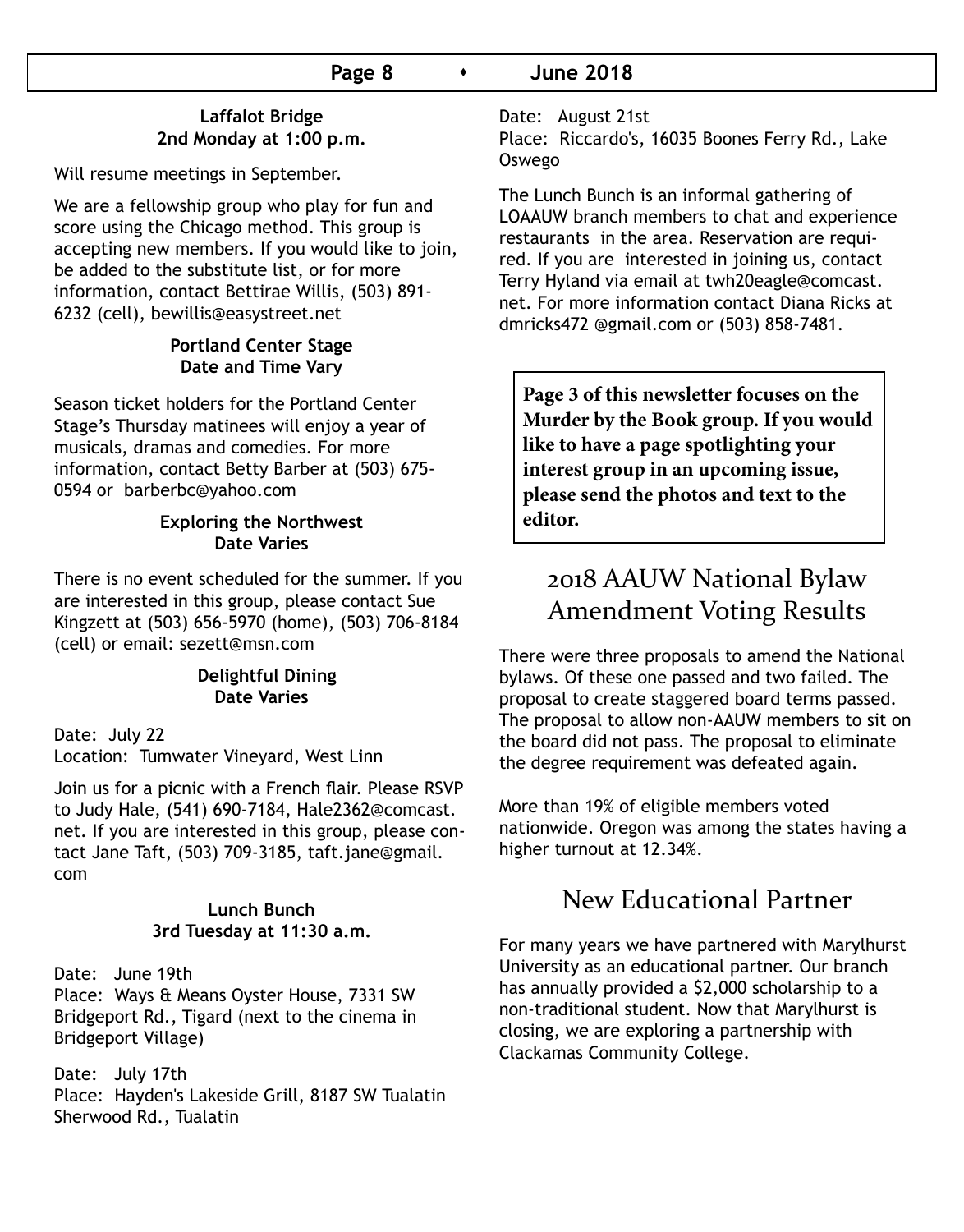# June 2018

| Sunday         | Monday                            | Tuesday                              | Wednesday                   | Thursday                                                       | Friday                       | Saturday                                   |
|----------------|-----------------------------------|--------------------------------------|-----------------------------|----------------------------------------------------------------|------------------------------|--------------------------------------------|
|                |                                   |                                      |                             |                                                                | $\mathbf{1}$                 | $\mathbf{2}$                               |
| $\overline{3}$ | $\overline{4}$                    | 5                                    | $6\phantom{1}6$             | $\overline{7}$                                                 | 8                            | 9                                          |
| 10             | 11<br>Non-Fiction<br><b>Books</b> | 12                                   | 13<br>Murder<br>by the Book | 14                                                             | 15                           | 16<br><b>Branch</b><br>Planning<br>Session |
| 17             | 18                                | 19<br>Lunch<br><b>Bunch</b>          | $20\,$                      | 21<br>Interpretive<br><b>Books</b><br>Thursday<br><b>Books</b> | 22<br>Friday<br><b>Books</b> | 23                                         |
| 24             | 25                                | 26<br>Fourth Tuesday<br><b>Books</b> | 27                          | 28                                                             | 29                           | 30 <sup>°</sup>                            |